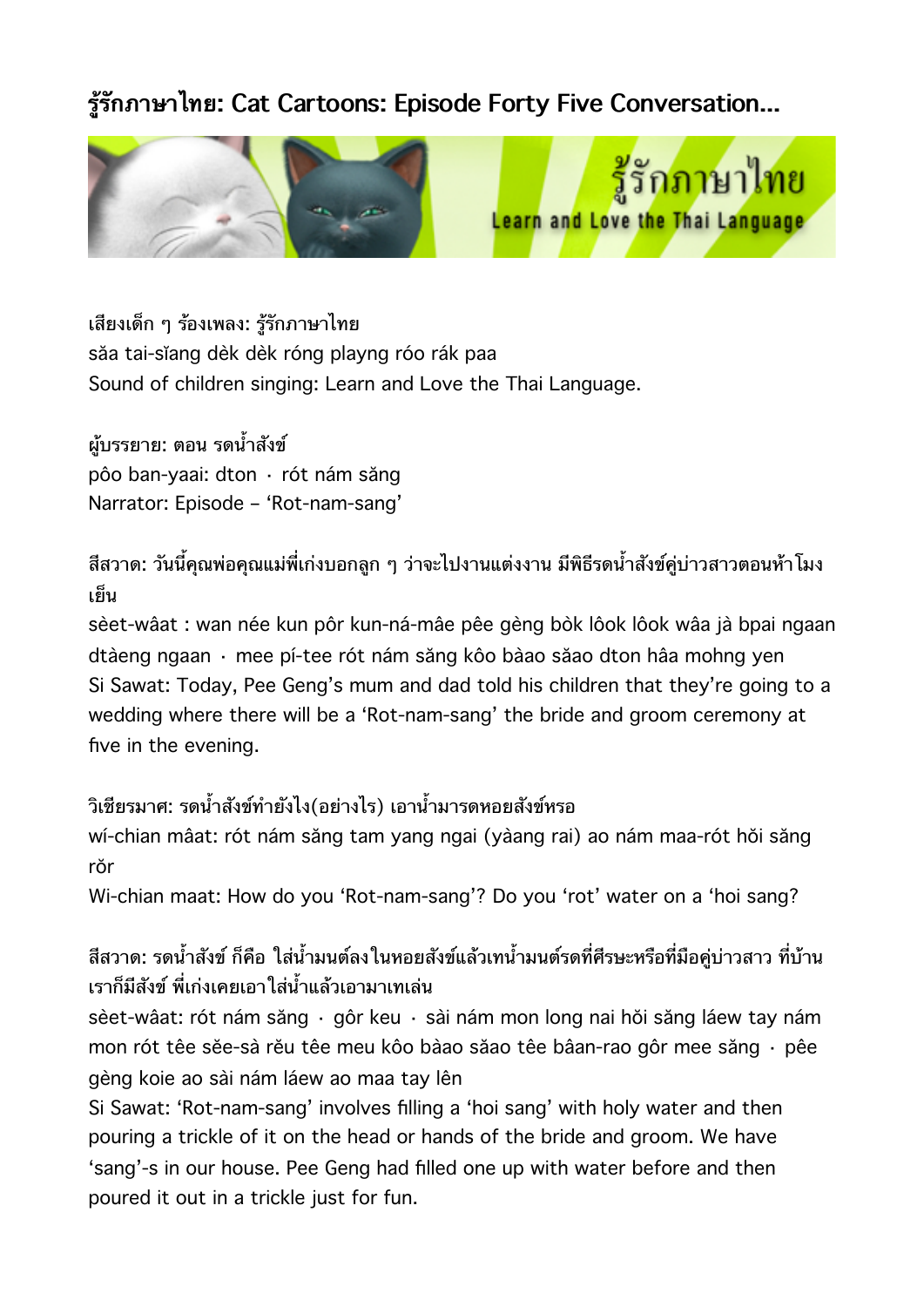้วิเชียรมาศ: เวลาพี่เก่งเทน้ำในหอยสังข์เล่น เรียกว่ารดน้ำสังข์มั๊ย(ไหม) wí-chian mâat: way-laa pêe gèng tay nám nai hǒi săng lên · rîak wâa rót nám săng mái (măi) Wi-chian maat: When Pee Geng poured out the water from the 'hoi sang', would that be called 'Rot-nam-sang'?

สีสวาด<sup>.</sup> ไม่เรียกจ้ะ sèet-wâat: mâi rîak jâ Si Sawat: No, it would not.

ผับรรยาย: การใช้น้ำมนต์ที่ออกมาจากสังข์รดให้เจ้าบ่าวเจ้าสาวในพิธีแต่งงานเรียกว่า รดน้ำสังข์ pôo ban-yaai: gaan chái nám mon têe òk maa jàak săng rót hâi jâo-bàao jâo-săao nai pí-tee dtàeng ngaan rîak wâa · rót nám săng Narrator: Using the holy water that comes out of the 'sang' to trickle onto the bride and groom in a wedding ceremony, is called 'Rot-nam-sang'.

แมวทั้งสามตัว: แล้วพบกันใหม่นะครับบบ (ครับ) maew táng săam dtua: láew póp gan mài ná kráp (kráp) All Three Cats: See you again next time!

เสยงเดก ๆ รองเพลง: รรกภาษาไทย sĭang dèk dèk róng playng: róo rák paa-săa tai Sound of children singing: Learn and Love the Thai Language.

## **Comments:**

The words in 'Rot-nam-sang' (รดน้ำสั่งข์) individually have the following meanings:

'Rot' (รด) means '(to) water, pour, or sprinkle'.

'Nam' (น้ำ) means 'water'.

'Sang' (สงข) means 'conch shell'.

'Rot-nam-sang' (รดน้ำสังข์) as a compound noun however basically means 'water pouring ceremony' as explained above in the dialogue. According to Thai tradition, the pouring of water is the most important part of the Thai wedding ceremony as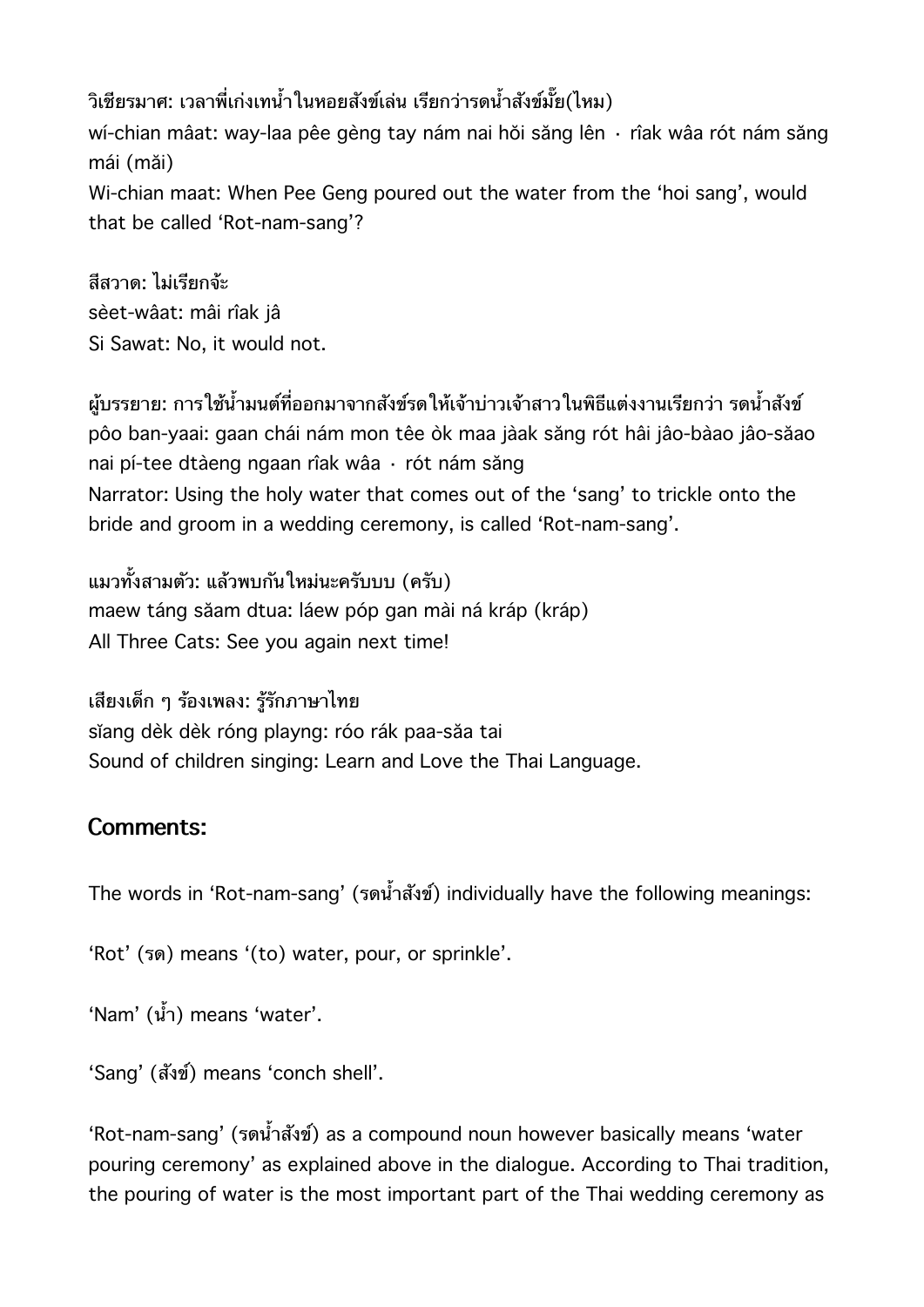it signifies the couple officially becoming husband and wife. Traditionally, this was all that was required to validate the marriage. Nowadays a couple is required to register their marriage at a local registration office and obtain a marriage certificate.

During the ceremony, the bride and groom will kneel together at traditional water pouring tables, and a ceremonial headdress consisting of a cotton string (which has been blessed by Buddhist monks) is draped from one head to the other, forming a circle and connecting the couple. This symbolizes their spiritual union. They then clasp their palms together and let them hang down from the tables. One by one, the guests then walk up and pour a conch shell full of sacred water over the couple's hands while offering a blessing or marital advice. The water ceremony is usually performed by all guests older than the couple, with the grandparents and parents proceeding first, followed by relatives and friends of the family. (Adapted from: https://mainasukhumvit.wordpress.com/2006/10/09/thethai-water-ceremony-wedding/)

น้ำมนต์ means 'holy / blessed / sacred / lustral water'.



Photo credit: pixabay.com